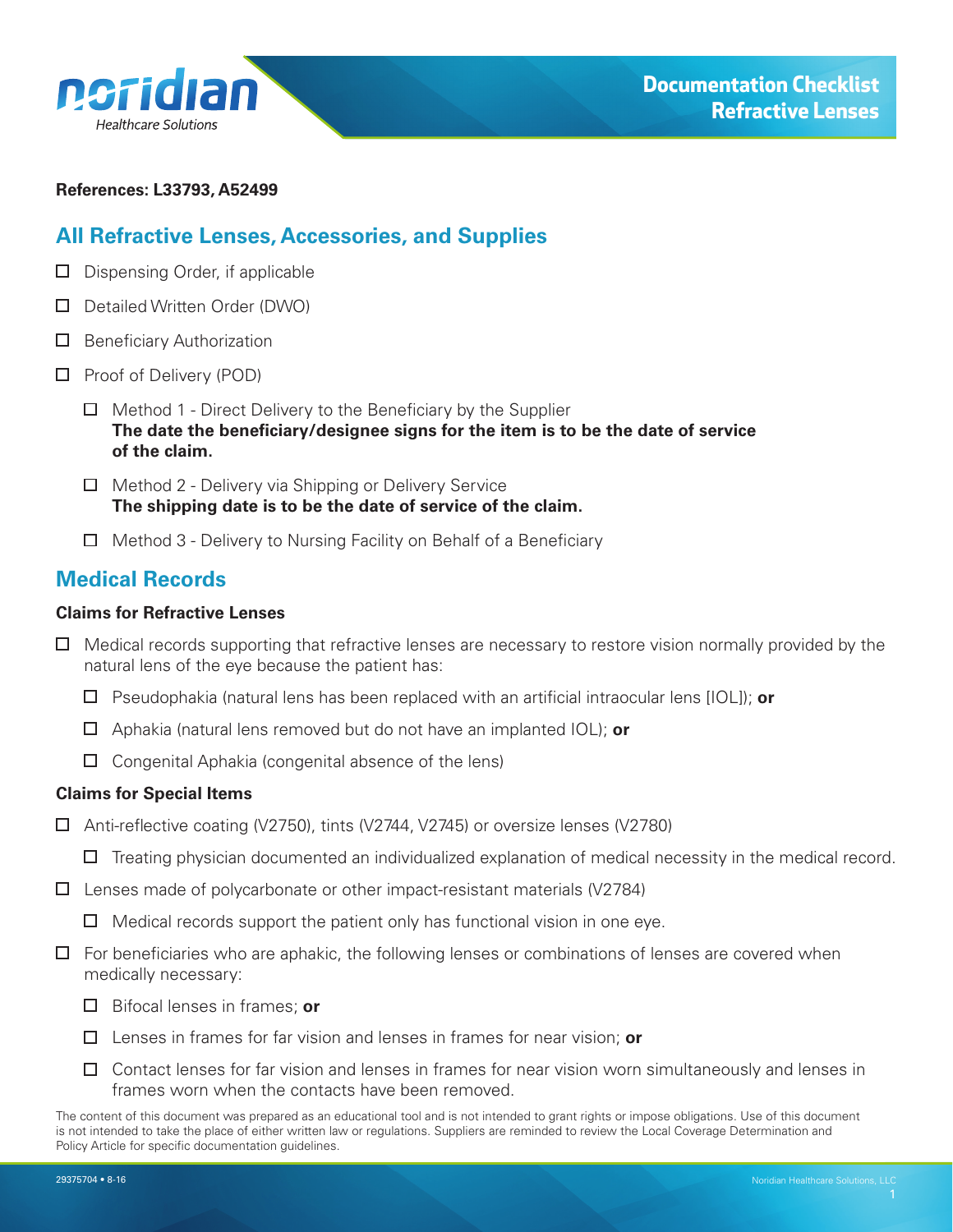# **Billing Reminders**

- Add KX modifier if the following code(s) was specifically documented as medically necessary and was ordered by the physician:
	- Anti-reflective coating (V2750)
	- Tints (V2744, V2745)
	- Oversized lenses (V2780)
	- Polycarbonate or Trivex TM (V2784) for the patient with monocular vision
- Add EY modifier if the following code(s) was only provided for patient preference:
	- Anti-reflective coating (V2750)
	- Tints (V2744, V2745)
	- Oversized lenses (V2780)
	- Polycarbonate or Trivex TM (V2784)
- When there is an expectation of a medical necessity denial, the GA modifier must be added to the following code(s) if a valid ABN has been obtained or the GZ modifier if a valid ABN has not been obtained.
	- Anti-reflective coating (V2750)
	- Tints (V2744, V2745)
	- Oversized lenses (V2780)
	- Polycarbonate or Trivex TM (V2784)
- Use the RT and/or LT modifiers with all HCPCS codes in the refractive lenses policy with the following exceptions:
	- Standard frames (V2020)
	- Deluxe frames (V2025)
	- Hand held low vision aids (V2600)
- When lenses are provided bilaterally and the same code is used for both lenses, bill both on the same claim line using RTLT and 2 units of service.
- The ICD code (Refer to LCD for ICD codes) that justifies the need must be included on the claim:
	- Pseudophakia
	- Aphakia
	- Congenital aphakia.
- When billing claims for deluxe frames, use code V2020 for the cost of standard frames and a second line item using code V2025 for the difference between the charges for the deluxe frames and the standard frames.
- When billing claims for progressive lens, use the appropriate code for the standard bifocal (V2200-V2299) or trifocal (V2300-V2399) lens and a second line item using code V2781 for the difference between the charge for the progressive lens and the standard lens.